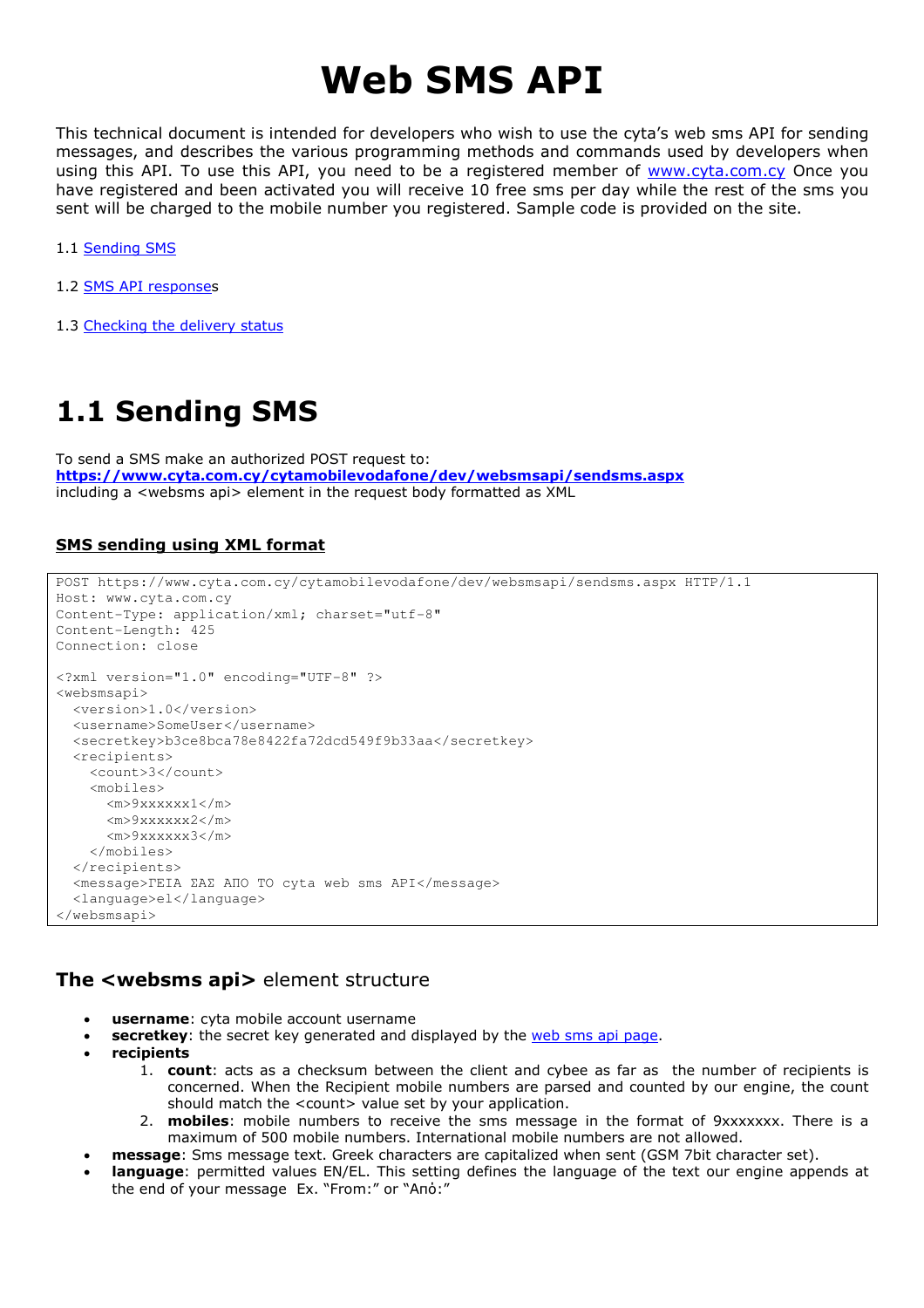# Important Notes

### XML

XML elements are CASE SENSITIVE. Make sure to a use lower case for xml tags.

The following characters are not valid in XML and should be replaced.

| Invalid Characters | Replace With |
|--------------------|--------------|
|                    | <:           |
|                    | >            |
| п                  | "            |
|                    | '            |
|                    | &            |

### Content Length

Make sure that the Content-Length value is set to the exact number of characters included in your content.

- Accented and special characters might count as two characters.
- When determining Content Length you should also include the number of characters that are appended at the end of each message by our engine. The appended text includes the sender information and also due to regulation it provides instructions to the recipient how to stop receiving messages from cybee web sms. The appended text format depending on the language :

#### Language=EN

{line feed}FROM:{space}[username]{space}[mobile number] {line feed}CALL{space}80001088{space}TO{space}STOP

#### Language=EL

```
{line feed}ΑΠΟ:{space}[username]{space}[mobile number] 
{line feed}CALL{space}80001088{space}TO{space}STOP
```
#### Ex

```
Hello from cyta web sms api 
FROM: Some.User1 99610455 
CALL 80001088 TO STOP
```
• {line feed} and {space} are counted as 1 character each

Maximum Content-Length (hence message size) is limited to 612 characters (charged as 4 sms). The number of characters in a message determines the number of SMS messages that will be sent as shown by the table below:

| Message Length                                  | Number of SMS sent |
|-------------------------------------------------|--------------------|
| Less Than $160$ ( < $160$ )                     |                    |
| Between 161 and 305 ( $> = 161$ and $< = 305$ ) |                    |
| Between 306 and 458 ( $> = 306$ and $< = 458$ ) |                    |
| Between 459 and 612 ( >=459 and <=612)          |                    |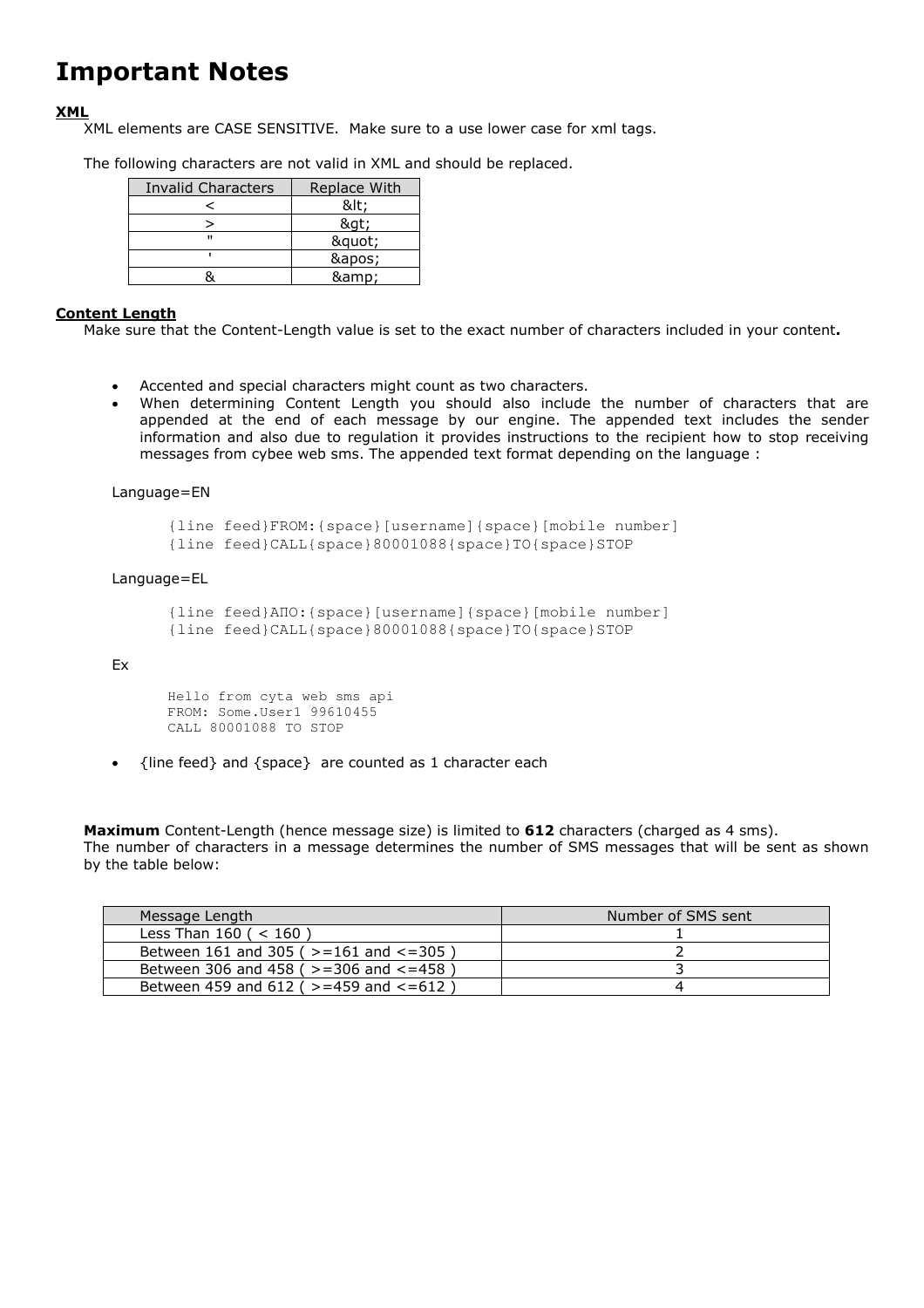# 1.2 SMS sending response

A successful response consists of a 200 OK HTTP status with a header and body including an xml reply.

```
HTTP/1.1 200 OK 
Content-Length: 113 
Content-Type: application/xml; charset=utf-8 
Connection: close 
<?xml version="1.0" encoding="UTF-8" ?> 
<websmsapi><status>0</status><lot>DFGR5XVR38</lot></websmsapi>
```
The <lot> element uniquely identifies each lot of messages sent.

The <Status> element is the web sms API response to your request. Status values are explained in the following Summary and Analytical Status tables.

### Summary Status Table

| <b>Status</b><br>Ranges | Description                  |
|-------------------------|------------------------------|
| 0                       | <b>Success</b>               |
| $1 - 9$                 | Send SMS Errors              |
| $10 - 19$               | <b>Authentication Errors</b> |
| $20 - 39$               | Validation Errors            |
| -99                     | Exceptions                   |

### Analytical Status Table

| <b>Status</b>   | Description                                                  |
|-----------------|--------------------------------------------------------------|
| 0               | Send Sms success                                             |
| $\mathbf{1}$    | You are not allowed to use the service                       |
| $\overline{2}$  | The service is suspended                                     |
| 9               | Generic send sms failure                                     |
|                 |                                                              |
| 10              | User not found or Suspended cybee account/Invalid Secret Key |
| 11              | configuration settings not found for Username                |
| 12              | Web Sms Api Suspended or Terms not accepted                  |
| 13              | Client IP does not match expected IP                         |
| 19              | Registered mobile number for username not found              |
|                 |                                                              |
| 20              | missing field values or case (lower/upper) of elements       |
| 21              | invalid username                                             |
| 22              | invalid characters in Recipients                             |
| 23              | invalid characters in recipient count                        |
| 24              | invalid language                                             |
| 25              | cybee recipients count and user entered count does not match |
| 26              | Recipients list is bigger than allowed                       |
| 27              | Invalid mobile number found                                  |
| 28              | Message length is bigger than allowed                        |
| 29              | <b>Unsupported Content Type</b>                              |
| 30              | Missing HTTP Post request body                               |
| $\overline{31}$ | Max allowed sms messages per day threshold reached           |
| 39              | <b>Invalid Version</b>                                       |
|                 |                                                              |
| 90              | Exception                                                    |
| 91              | Exception processing URL Encoded request                     |
| 92              | Exception processing XML request                             |
| 93              | Invalid XML request data                                     |